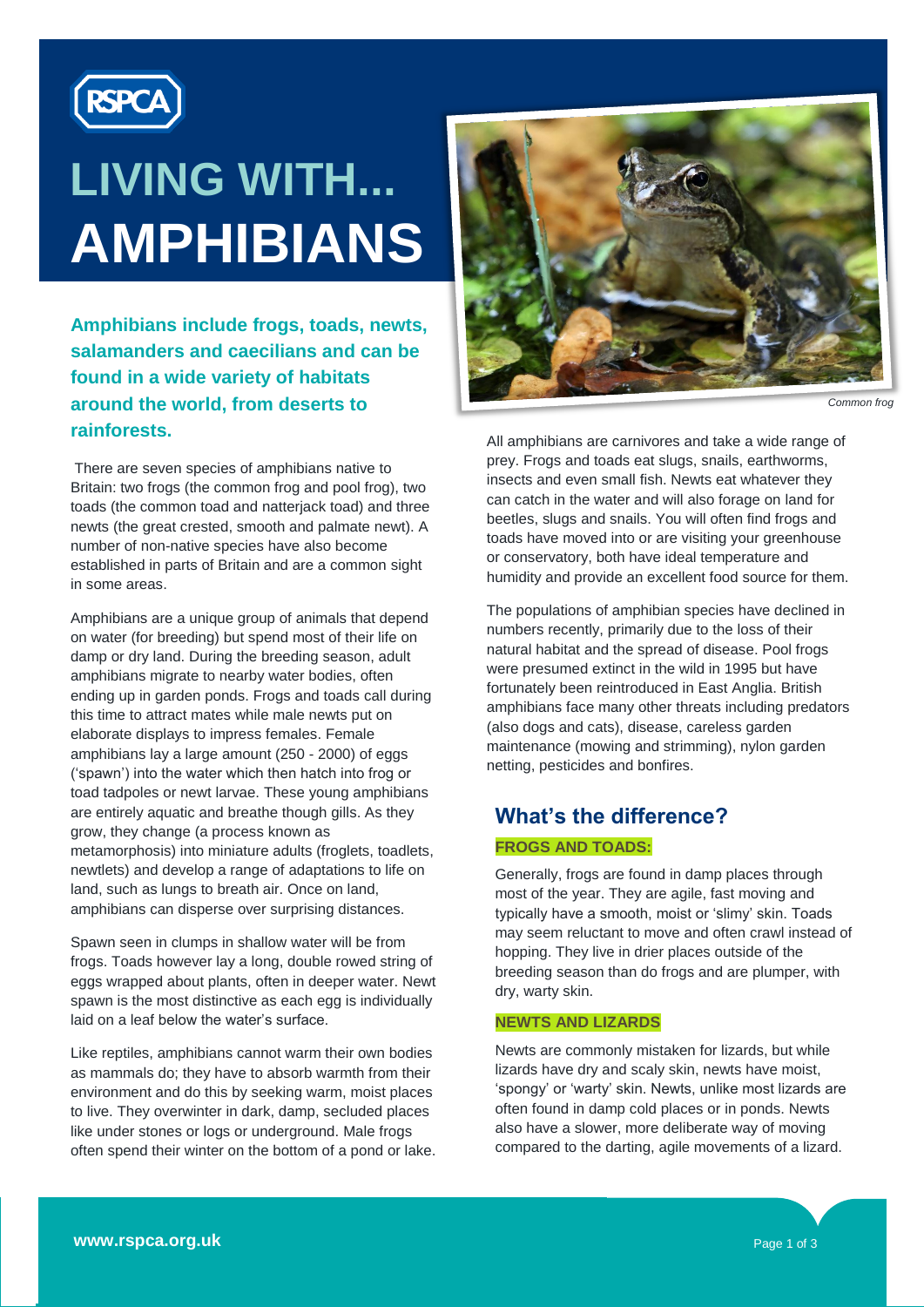# **LIVING WITH... AMPHIBIANS**

### **Are amphibians protected?**

All native British amphibians benefit from legal protection under the **Wildlife and Countryside Act 1981** (as amended). The great crested newt, natterjack toad and pool frog are fully protected and it is an offence to kill, injure, capture or disturb them, or to damage or destroy their habitats. UK law also prohibits the sale or trade of common frogs, common toads, palmate newts and smooth newts.

Under English and Welsh law you may only take common frogs, common toads, palmate newts and smooth newts into captivity. We strongly recommend that tadpoles (or froglets) are released back into the same pond from which they were taken to prevent disease from being transferred from one pond to another. Once captive, any amphibian will be protected under the **Animal Welfare Act 2006** and we strongly discourage taking or keeping wild animals in captivity. It is also an offence to release or allow to escape and non-native amphibian into the wild.

# **How can I encourage amphibians to use my garden?**

#### **POND**

A suitable frog-pond should have a shallow area (15-30cm) for spawning and be about 1m at the deepest point. The pond should receive both sun and shade and have plants along the edge. **The sides should be gently sloping to help animals escape from the water**. Remember that although it may be tempting to take spawn from a different pond and add it to your own, this is never a good idea due to the risk of introducing diseases, invasive plants or parasites. There is also the danger that the animals will be introduced to a habitat which is unsuitable.

#### **GARDEN**

Even if you do not have a pond you can still encourage amphibians into your garden. Amphibians require places to forage, shelter and hibernate. They will happily make use of **log** and **stone piles**, **long grass**, **compost heaps**, **sheds** and **greenhouses** – anywhere they can find shelter and food. Always beware when working in your garden and avoid using net with mesh size less than 4 cm, if at all**. Always check bonfire piles before lighting!**

### **I have too many frogs, toads or spawn in my pond, what can I do?**

Some people think they have too much spawn in their ponds. This is entirely normal, however, out of the approximately 2000 eggs laid by each frog and toad, only about five or six tadpoles that hatch will survive to adulthood. The loss of spawn, tadpoles and froglets to predators is extremely high. **The best thing to do is to leave them alone and let natural processes regulate their numbers** as it is not a good idea to move amphibians or their eggs (see above). Once tadpoles complete the change to froglets, toadlets and newtlets, they leave the water and disperse over the following weeks.



#### **Moving amphibians**

Moving amphibians to an empty pond is a bad idea; by doing so you may unwittingly transfer diseases and invasive plants. Many amphibians may try to return to the area they came from or may suffer as a result of being placed in an unsuitable area. Likewise, introducing amphibians to the wild or public water bodies could be harmful to the animals, the ecosystem and depending on the species could also be illegal.